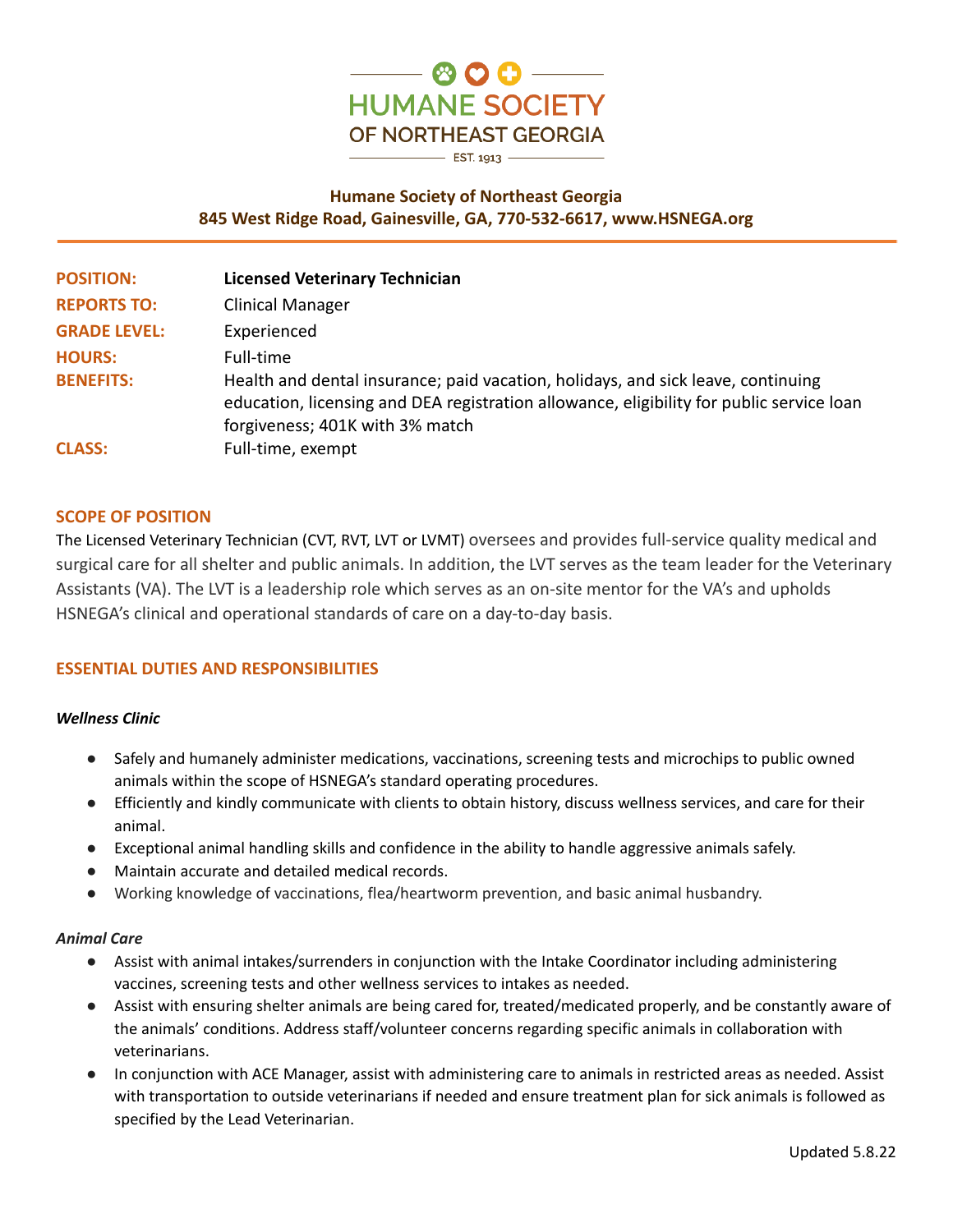- As needed/scheduled, conduct daily shelter animal care including feeding and cleaning/sanitation of kennels/equipment in a humane, effective, efficient and safe way.
- Work with staff to ensure accurate records for both public and shelter animals.

### *Surgery*

- Assist the Veterinarian with intake exams and morning medical set up
- Patient Prep; helping induce, clipping for surgery, surgical scrubbing, and other preparations as needed for surgery.
- Recovery; Recovery of a large number of animals recovering from anesthesia simultaneously, administering vaccinations, pain medication, and other postoperative services.
- Working knowledge of sterile operating room procedures

# *Leadership*

- Works collaboratively with the veterinarians to review and discuss pertinent issues involving the medical needs of animals in the care of HSNEGA, cases for referral, and any additional clinical issues that may have an impact on the overall operations of HSNEGA.
- Establishes and maintains medical records and drug use logs to standards of veterinary and sheltering practices; assists veterinarians with ensuring other clinical team members are documenting in appropriate software (PetPoint, Neo) in a proper, timely and complete manner.
- Oversees implementation of clinical protocols in conjunction with the Lead Veterinarian.
- Supports the organization in establishing and maintaining a culture of care and compassion while providing appropriate leadership and direction to the Veterinary Assistants; promotes positive morale, creativity and teamwork among staff.
- Educates, mentors and coaches VA's and interns. Promotes continuing development of medical care through continued education.
- Provides onboarding support to new staff VA's and assists relief veterinarians as needed.

# *Physical Requirements and Work Environment*

- Consistently exposed to animals/animal allergens under conditions with limited alternatives available.
- Must be able to successfully handle routine and difficult public contacts.
- Must be able to deal with an often fast paced and changing workload which at times can be stressful.
- Must have the ability to perform in standard office, animal care, and kennel environments with exposure to hazardous chemicals and be able to tolerate noxious odors and high noise levels.
- Must be able to safely lift and carry up to 50 pounds repeatedly throughout the day with help.
- Must be able to work standing for 6 or more hours and be able to bend/kneel repeatedly and have a reasonable degree of agility to move through tightly cramped areas in various situations.
- By nature of the industry, consistently exposed to animals/animal allergens under conditions with limited alternatives available. There also may be occasional exposure to dead, sick, unruly, and/or dangerous animals in addition to exposure to parasites and infectious diseases.

# **SKILLS AND QUALIFICATIONS**

- Veterinary Technician Certification (CVT, RVT, LVT or LVMT)
- Patient exams, auscultation of heart and lung sounds, determine normal/abnormal TPRs and QATS
- Surgical skills including: preparing and maintaining the surgical environment in order ensure an asepsis environment for both patient and personal safety.
- Anesthesia monitoring and endotracheal intubation